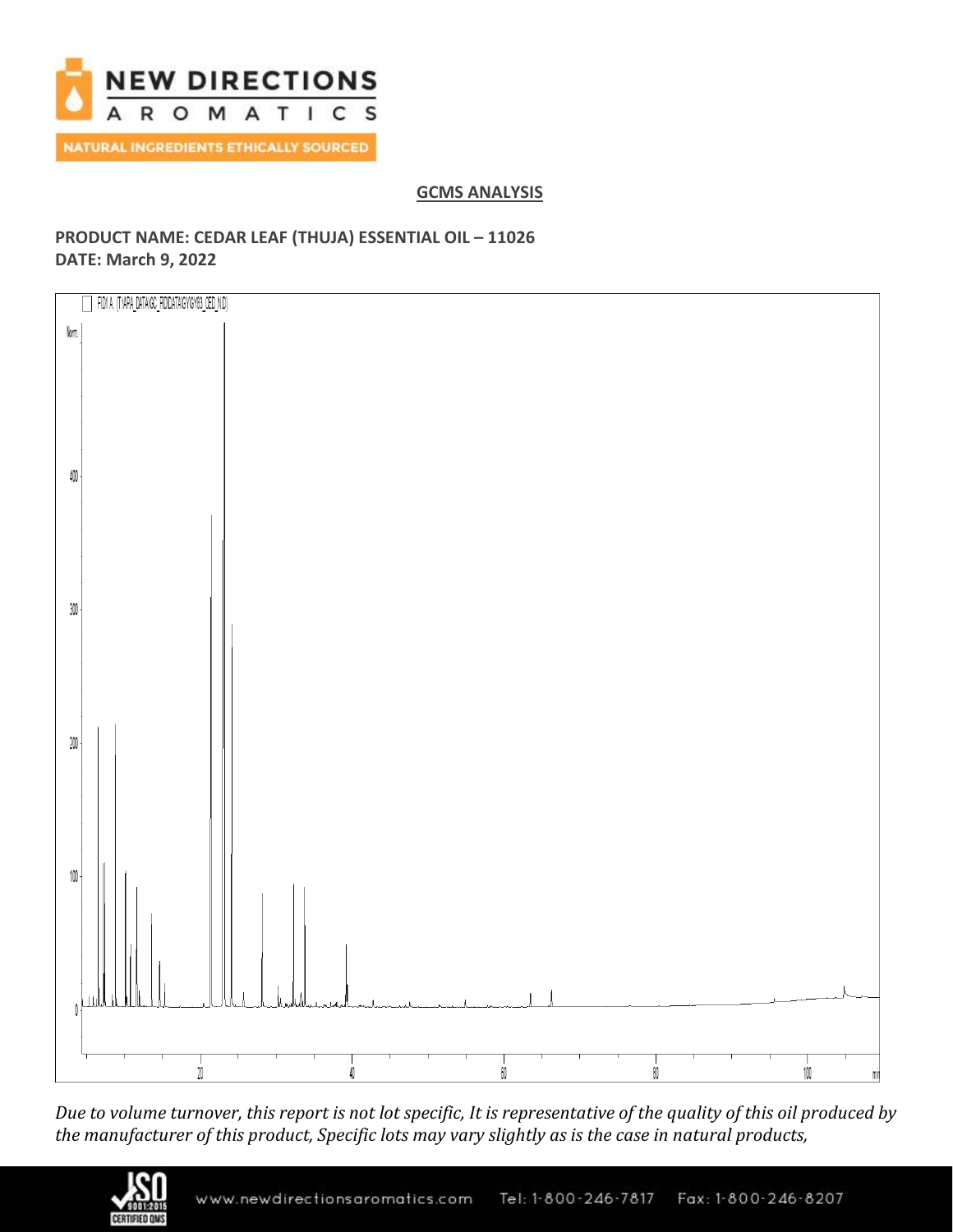

**GCMS ANALYSIS** *(cont'd,)*

## **PRODUCT NAME: CEDAR LEAF (THUJA) ESSENTIAL OIL – 11026**

| Peak            | RT (min) | Compound                   | $\frac{0}{0}$ |
|-----------------|----------|----------------------------|---------------|
|                 | 5,12     | <b>ISOVALERALDEHYDE</b>    | 0,01          |
| $\overline{2}$  | 5,17     | <b>ETHANOL</b>             | 0,01          |
| $\overline{3}$  | 5,36     | COMPOUND Mw=124            | 0,08          |
| $\overline{4}$  | 5,85     | <b>BORNYLENE</b>           | 0,09          |
| $\overline{5}$  | 5,88     | <b>TERPENE ISOMER</b>      | 0,05          |
| $6\phantom{1}6$ | 6,29     | <b>TRICYCLENE</b>          | 0,07          |
| $\overline{7}$  | 6,54     | alpha-PINENE               | 2,59          |
| 8               | 6,58     | alpha-THUYENE              | 0,91          |
| 9               | 6,97     | ETHYL 2-METHYLBUTYRATE     | 0,03          |
| 10              | 7,22     | alpha-FENCHENE             | 1,45          |
| 11              | 7,30     | <b>ETHYL ISOVALERATE</b>   | 0,06          |
| 12              | 7,40     | <b>CAMPHENE</b>            | 1,53          |
| 13              | 8,43     | beta-PINENE                | 0,16          |
| 14              | 8,81     | <b>SABINENE</b>            | 3,32          |
| 15              | 9,03     | THUYA-2,4-DIENE            | 0,04          |
| 16              | 9,72     | delta3-CARENE              | 0,02          |
| 17              | 10,14    | beta-MYRCENE               | 1,66          |
| 18              | 10,27    | alpha-PHELLANDRENE         | 0,18          |
| 19              | 10,79    | alpha-TERPINENE            | 0,87          |
| 20              | 11,14    | 1,8-CINEOLE, 2,3-DEHYDRO-  | 0,02          |
| 21              | 11,58    | <b>LIMONENE</b>            | 1,74          |
| 22              | 11,96    | beta-PHELLANDRENE          | 0,27          |
| 23              | 12,16    | 1,3,8-p-MENTHATRIENE       | 0,02          |
| 24              | 12,53    | ETHYL DIMETHYLACRYLATE     | 0,03          |
| 25              | 12,93    | <b>ETHYL CAPROATE</b>      | 0,02          |
| 26              | 13,55    | gamma-TERPINENE            | 1,45          |
| 27              | 14,04    | <b>MENTHATRIENE ISOMER</b> | 0,01          |
| 28              | 14,61    | p-CYMENE                   | 0,75          |
| 29              | 15,28    | <b>TERPINOLENE</b>         | 0,41          |
| 30              | 17,32    | <b>PINOL</b>               | 0,03          |

### **Disclaimer & Caution**

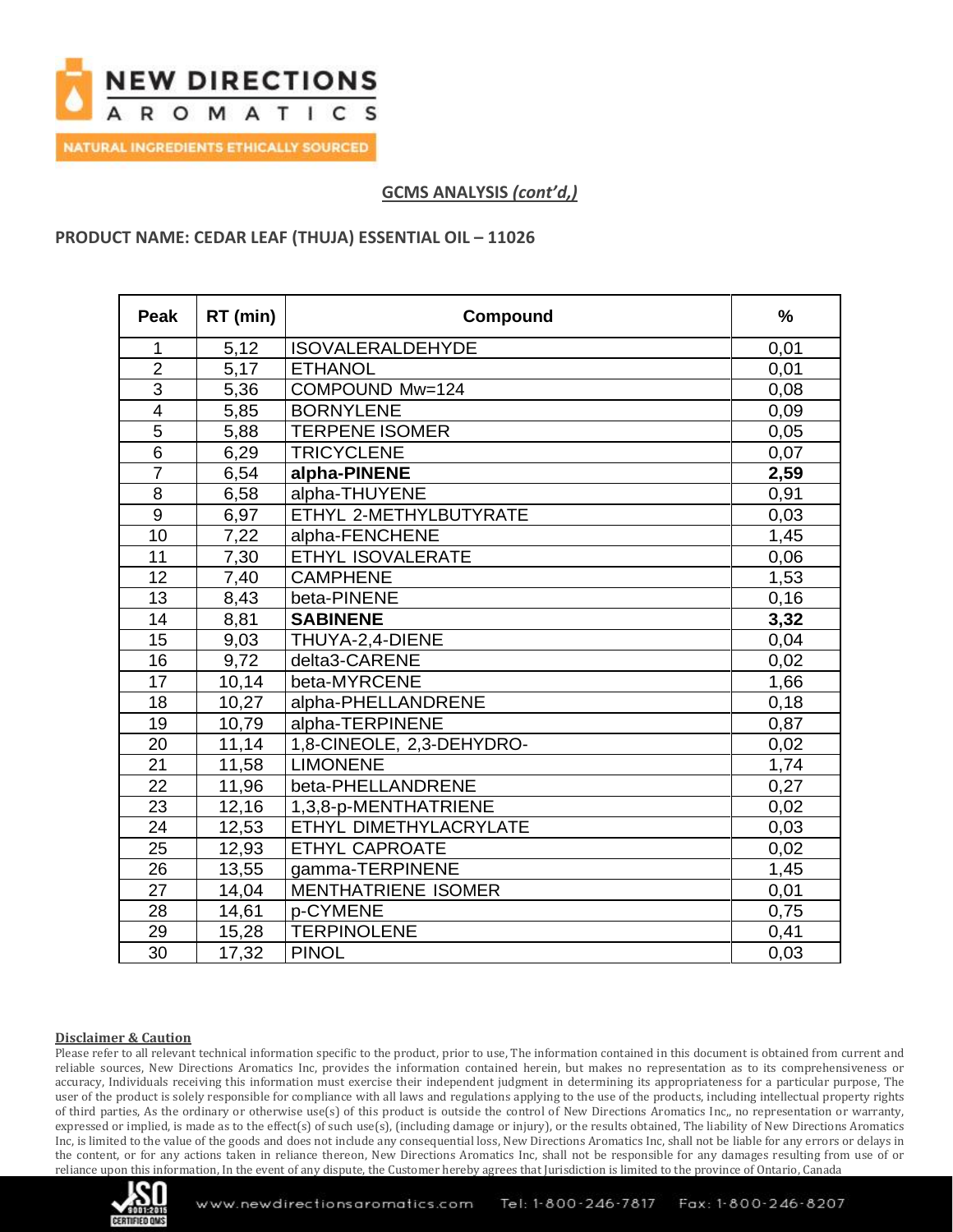

**GCMS ANALYSIS** *(cont'd,)*

## **PRODUCT NAME: CEDAR LEAF (THUJA) ESSENTIAL OIL – 11026**

| Peak | RT (min) | Compound                 | $\frac{9}{6}$ |
|------|----------|--------------------------|---------------|
| 31   | 20,41    | COMPOUND Mw=122          | 0,10          |
| 32   | 21,05    | <b>ALIPHATIC ESTER</b>   | 0,01          |
| 33   | 21,42    | <b>FENCHONE</b>          | 12,48         |
| 34   | 21,77    | COMPOUND Mw=122          | 0,02          |
| 35   | 22,08    | COMPOUND Mw=150          | 0,03          |
| 36   | 23,20    | alpha-THUYONE            | 44,72         |
| 37   | 23,52    | alpha,p-DIMETHYLSTYRENE  | 0,07          |
| 38   | 24,17    | beta-THUYONE             | 8,79          |
| 39   | 24,62    | 1-OCTEN-3-OL             | 0,06          |
| 40   | 25,00    | <b>AROMATIC COMPOUND</b> | 0,03          |
| 41   | 25,61    | trans-THUYANOL           | 0,03          |
| 42   | 25,68    | FENCHYL ACETATE          | 0,30          |
| 43   | 27,10    | alpha-CAMPHOLENAL        | 0,03          |
| 44   | 27,63    | <b>TERPENIC ACETATE</b>  | 0,02          |
| 45   | 27,83    | alpha-COPAENE            | 0,02          |
| 46   | 28,16    | <b>CAMPHOR</b>           | 2,31          |
| 47   | 28,40    | COMPOUND Mw=152          | 0,05          |
| 48   | 29,33    | COMPOUND Mw=152          | 0,02          |
| 49   | 30,11    | <b>ISOPINOCAMPHONE</b>   | 0,01          |
| 50   | 30,27    | <b>E-SOLANONE</b>        | 0,40          |
| 51   | 30,56    | <b>LINALOOL</b>          | 0,18          |
| 52   | 30,83    | COMPOUND Mw=152          | 0,02          |
| 53   | 31,22    | <b>LINALYL ACETATE</b>   | 0,08          |
| 54   | 31,40    | trans-p-MENTH-2-EN-1-OL  | 0,08          |
| 55   | 31,76    | cis-ISOPULEGONE          | 0,05          |
| 56   | 32,01    | <b>TERPINENE-1-OL</b>    | 0,09          |
| 57   | 32,30    | <b>BORNYL ACETATE</b>    | 2,41          |
| 58   | 32,45    | <b>FENCHOL</b>           | 0,06          |
| 59   | 32,55    | trans-ISOPULEGONE        | 0,16          |
| 60   | 32,71    | COMPOUND Mw=138          | 0,05          |

### **Disclaimer & Caution**

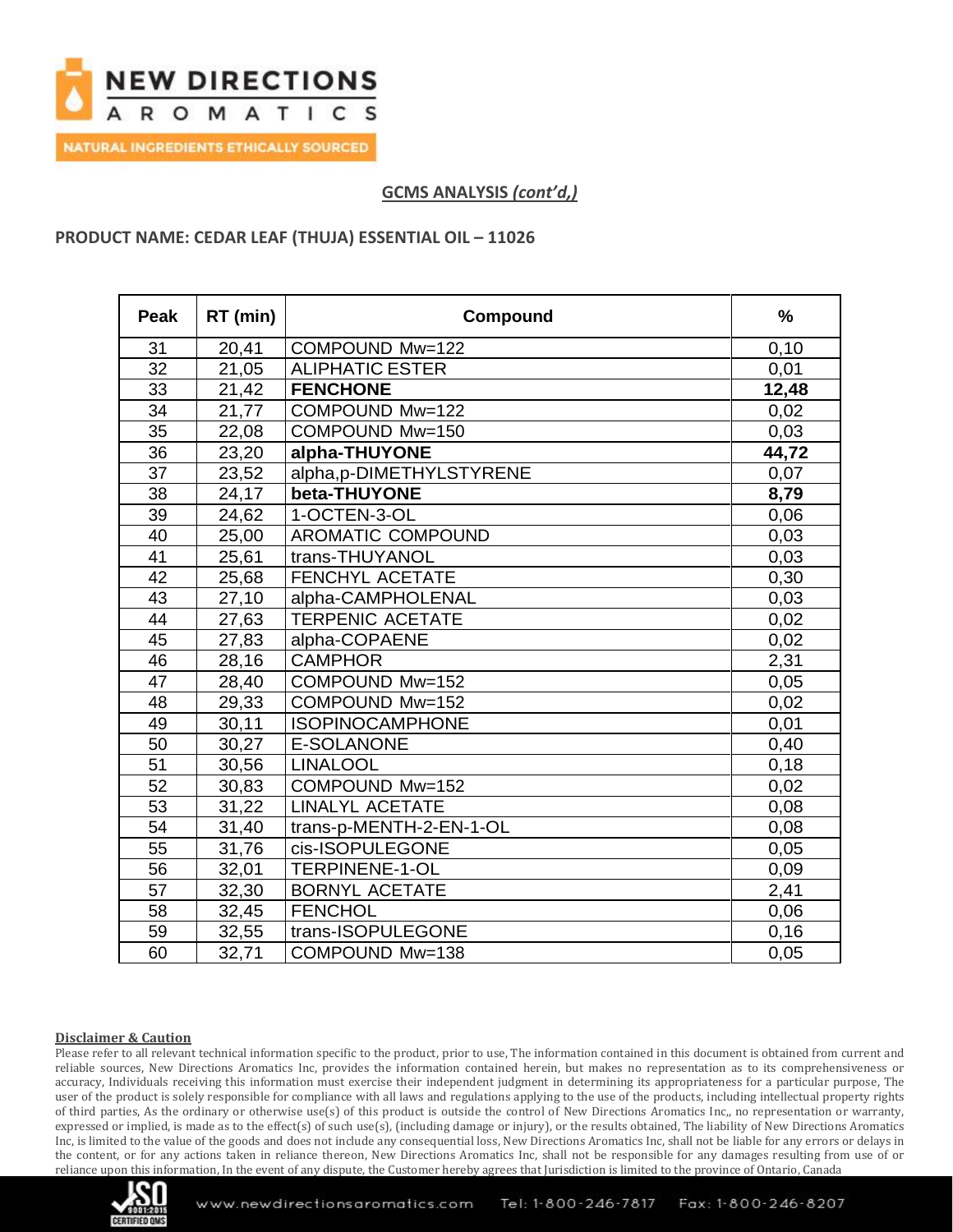

**GCMS ANALYSIS** *(cont'd,)*

## **PRODUCT NAME: CEDAR (LEAF THUJA) ESSENTIAL OIL – 11026**

| <b>Peak</b>     | RT (min) | Compound                | $\frac{9}{6}$ |
|-----------------|----------|-------------------------|---------------|
| 61              | 33,02    | METHYL THYMOL ETHER     | 0,08          |
| 62              | 33,26    | <b>CAMPHENE HYDRATE</b> | 0,20          |
| 63              | 33,30    | <b>TERPENIC ESTER</b>   | 0,20          |
| 64              | 33,49    | METHYL CARVACROL ETHER  | 0,13          |
| 65              | 33,76    | <b>TERPINENE-4-OL</b>   | 2,28          |
| 66              | 34,00    | 2-UNDECANONE            | 0,03          |
| 67              | 34,22    | 6,9-GUAIADIENE          | 0,04          |
| 68              | 34,53    | <b>TERPENIC ESTER</b>   | 0,05          |
| 69              | 34,99    | COMPOUND Mw=152         | 0,03          |
| 70              | 35,17    | <b>MYRTENAL</b>         | 0,03          |
| 71              | 35,27    | <b>SABINAKETONE</b>     | 0,12          |
| 72              | 35,45    | cis-p-MENTH-2-EN-1-OL   | 0,02          |
| 73              | 35,73    | <b>UMBELLULONE</b>      | 0,01          |
| $\overline{74}$ | 35,83    | CADINA-3,5-DIENE        | 0,01          |
| 75              | 36,29    | <b>PULEGONE</b>         | 0,07          |
| 76              | 36,42    | trans-PINOCARVEOL       | 0,06          |
| 77              | 36,53    | cis-SABINYL ACETATE     | 0,06          |
| 78              | 37,19    | THUYYLIC ALCOHOL ISOMER | 0,12          |
| 79              | 37,51    | <b>ZONARENE</b>         | 0,03          |
| 80              | 37,71    | <b>TERPENIC ACETATE</b> | 0,06          |
| 81              | 37,81    | alpha-HUMULENE          | 0,08          |
| 82              | 37,98    | THUYYLIC ALCOHOL ISOMER | 0,13          |
| 83              | 38,14    | <b>SESQUITERPENE</b>    | 0,02          |
| 84              | 38,49    | <b>CARVOTANACETONE</b>  | 0,03          |
| 85              | 38,62    | COMPOUND Mw=152         | 0,06          |
| 86              | 38,80    | <b>TERPENIC ACETATE</b> | 0,03          |
| 87              | 38,90    | <b>TERPENIC ACETATE</b> | 0,02          |
| 88              | 39,03    | <b>SESQUITERPENE</b>    | 0,05          |
| 89              | 39,23    | <b>TERPENYL ACETATE</b> | 1,26          |
| 90              | 39,37    | alpha-TERPINEOL         | 0,54          |

### **Disclaimer & Caution**

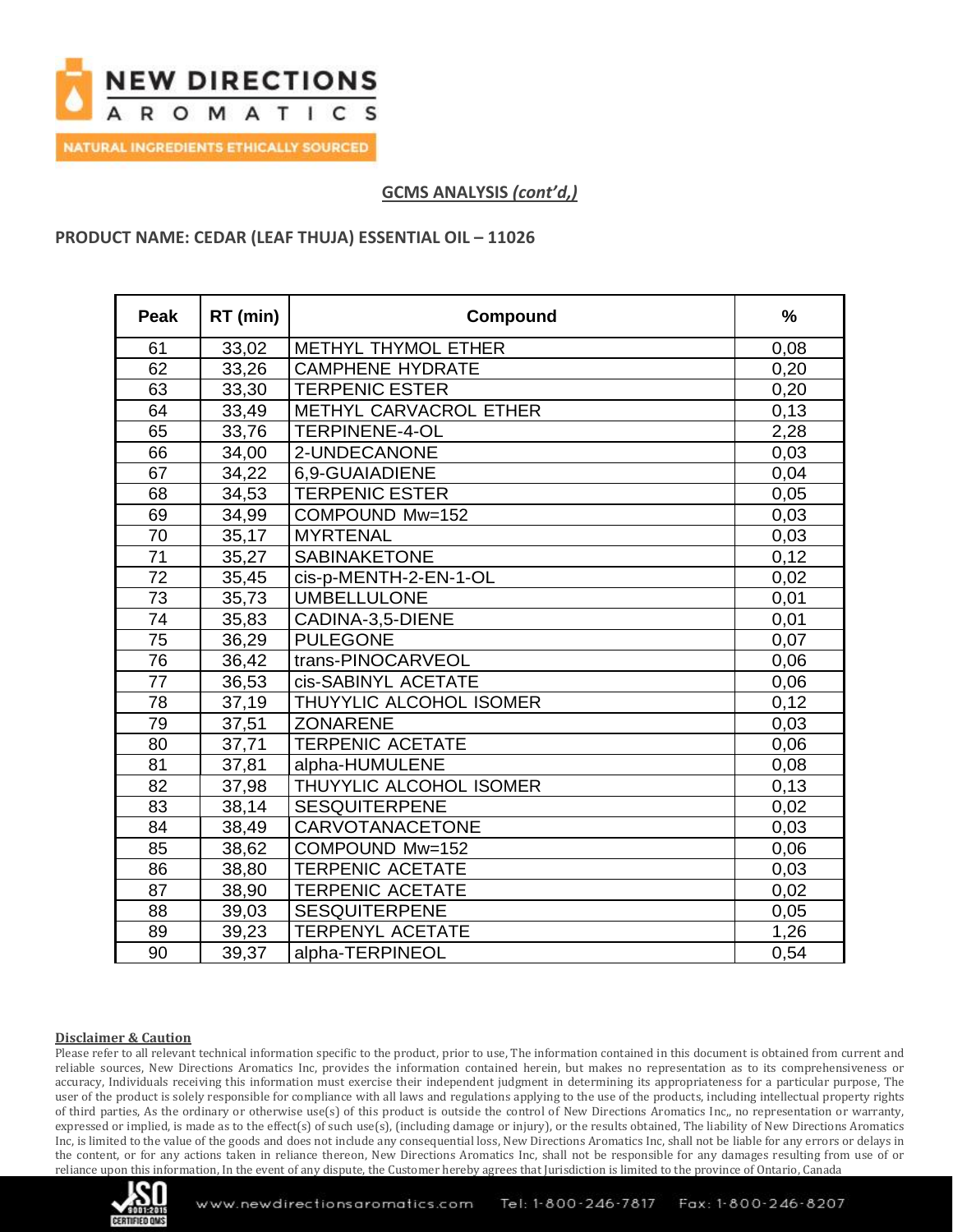

**NATURAL INGREDIENTS ETHICALLY SOURCED** 

# **GCMS ANALYSIS** *(cont'd,)*

### **PRODUCT NAME: CEDAR LEAF (THUJA) ESSENTIAL OIL – 11026**

| Peak | RT (min) | Compound                            | $\frac{9}{6}$ |
|------|----------|-------------------------------------|---------------|
| 91   | 39,66    | <b>VERBENONE</b>                    | 0,04          |
| 92   | 40,32    | <b>SESQUITERPENE</b>                | 0,01          |
| 93   | 40,52    | <b>GERMACRENE D</b>                 | 0,02          |
| 94   | 40,93    | <b>SESQUITERPENE</b>                | 0,04          |
| 95   | 41,07    | <b>MENTHADIENOL ISOMER</b>          | 0,04          |
| 96   | 41,16    | <b>PIPERITONE</b>                   | 0,06          |
| 97   | 41,33    | <b>SESQUITERPENE</b>                | 0,01          |
| 98   | 41,49    | alpha-MUUROLENE                     | 0,06          |
| 99   | 42,04    | trans-PIPERITOL                     | 0,04          |
| 100  | 42,78    | delta-CADINENE                      | 0,16          |
| 101  | 42,85    | gamma-CADINENE                      | 0,04          |
| 102  | 43,33    | <b>CITRONELLOL</b>                  | 0,03          |
| 103  | 43,55    | <b>TERPENIC ACETATE</b>             | 0,02          |
| 104  | 44,04    | <b>CUMINAL</b>                      | 0,03          |
| 105  | 44,21    | <b>MENTHADIENOL ISOMER</b>          | 0,01          |
| 106  | 44,36    | <b>SABINOL ISOMER</b>               | 0,02          |
| 107  | 44,64    | p-MENTHA-1,3-DIEN-7-AL              | 0,01          |
| 108  | 44,99    | <b>MYRTENOL</b>                     | 0,06          |
| 109  | 46,29    | 2-TRIDECANONE                       | 0,04          |
| 110  | 46,64    | trans-ANETHOL                       | 0,02          |
| 111  | 46,99    | trans-CARVEOL                       | 0,06          |
| 112  | 47,56    | p-CYMENE-8-OL                       | 0,11          |
| 113  | 47,82    | <b>ALIPHATIC ESTER</b>              | 0,03          |
| 114  | 49,77    | <b>ALIPHATIC ESTER</b>              | 0,01          |
| 115  | 50,92    | <b>KETONIC COMPOUND</b>             | 0,01          |
| 116  | 51,47    | <b>HYDROXY TERPENIC ESTER</b>       | 0,06          |
| 117  | 51,62    | AROMATIC COMPOUND                   | 0,02          |
| 118  | 53,19    | BENZENEMETHANOL METHYLETHYL ACETATE | 0,03          |
|      |          | $Mw=192$                            |               |
| 119  | 54,90    | <b>CARYOPHYLLENE OXIDE</b>          | 0,15          |
| 120  | 57,82    | EPOXY-6,7-HUMULENE                  | 0,05          |

### **Disclaimer & Caution**